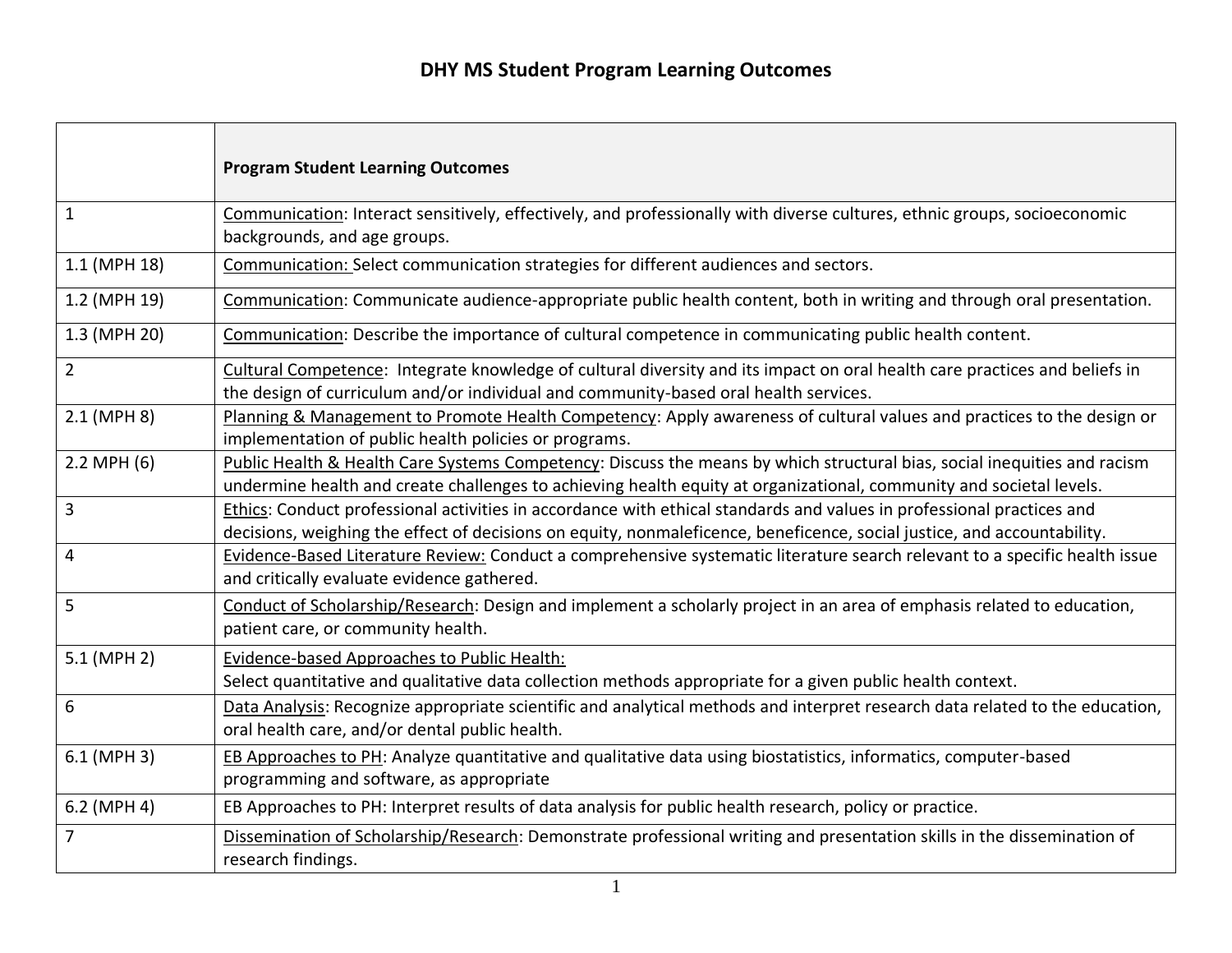## **DHY MS Student Program Learning Outcomes**

 $\Gamma$ 

|                                    | <b>Program Student Learning Outcomes</b>                                                                                                                                                  |  |
|------------------------------------|-------------------------------------------------------------------------------------------------------------------------------------------------------------------------------------------|--|
| 8                                  | Health Care Policy & Advocacy: Evaluate the social and political environment to affect policy development and change to<br>facilitate resolution of oral health care issues.              |  |
|                                    |                                                                                                                                                                                           |  |
| 8.1 (MPH 5)                        | Public Health & Health Care Systems: Compare the organization, structure and function of health care, public health and<br>regulatory systems across national and international settings. |  |
| 8.2 (MPH 12)                       | Policy in Public Health: Discuss multiple dimensions of the policy-making process, including the roles of ethics and evidence.                                                            |  |
| 8.3 (MPH 13)                       | Policy in Public Health: Propose strategies to identify stakeholders and build coalitions and partnerships for influencing<br>public health outcomes.                                     |  |
| 8.4 (MPH 14)                       | Policy for Public Health: Advocate for political, social or economic policies and programs that will improve health in diverse<br>populations.                                            |  |
| 8.5 (MPH 15)                       | Policy for Public Health: Evaluate policies for their impact on public health and health equity.                                                                                          |  |
| 9                                  | Administration & Management: Apply basic managerial, administrative and human relations skills in a team-based                                                                            |  |
|                                    | organization.                                                                                                                                                                             |  |
| 9.1 (MPH 10)                       | Planning & Mmgt to Promote Health: Explain basic principles and tools of budget and resource management.                                                                                  |  |
| 10                                 | Disease Prevention & Health Promotion: Recognize risk level for health conditions and plan interventions that promote                                                                     |  |
|                                    | healthy lifestyles for individuals, families and communities.                                                                                                                             |  |
| 10.1 (MPH 9)                       | Planning & Mmgt to Promote Health: Design a population-based policy, program, project or intervention                                                                                     |  |
| 10.2 (MPH 11)                      | Planning & Mmgt to Promote Health: Select methods to evaluate public health programs.                                                                                                     |  |
| <b>PUBLIC HEALTH CONCENTRATION</b> |                                                                                                                                                                                           |  |
| <b>PH1 (MPH 1)</b>                 | EB Approaches to PH: Apply epidemiological methods to the breadth of settings and situations in public health practice                                                                    |  |
| PH <sub>2</sub>                    | Disease Prevention & Health Promotion: Plan and implement interventions that promote healthy lifestyles for individuals,                                                                  |  |
|                                    | families and communities.                                                                                                                                                                 |  |
| PH <sub>3</sub>                    | Collaborative Healthcare: Form therapeutic partnerships to facilitate informed decision-making, positive lifestyle changes,                                                               |  |
|                                    | and appropriate self-care for individuals, families, and communities.                                                                                                                     |  |
| PH <sub>4</sub>                    | Comprehensive Health Promotion: Promote an oral health component to improve total health within a multidisciplinary                                                                       |  |
|                                    | context.                                                                                                                                                                                  |  |
| PH4.1 (MPH 21)                     | Interprofessional Practice: Perform effectively on interprofessional teams.                                                                                                               |  |
| PH <sub>5</sub>                    | Coalition Building: Participate in coalitions to integrate oral health care within other health and social service organizations.                                                         |  |
| PH <sub>6</sub>                    | Consumer Advocacy: Participate in committees, boards, or task forces to advocate for access to quality, cost-effective oral                                                               |  |
|                                    | health care for the underserved.                                                                                                                                                          |  |